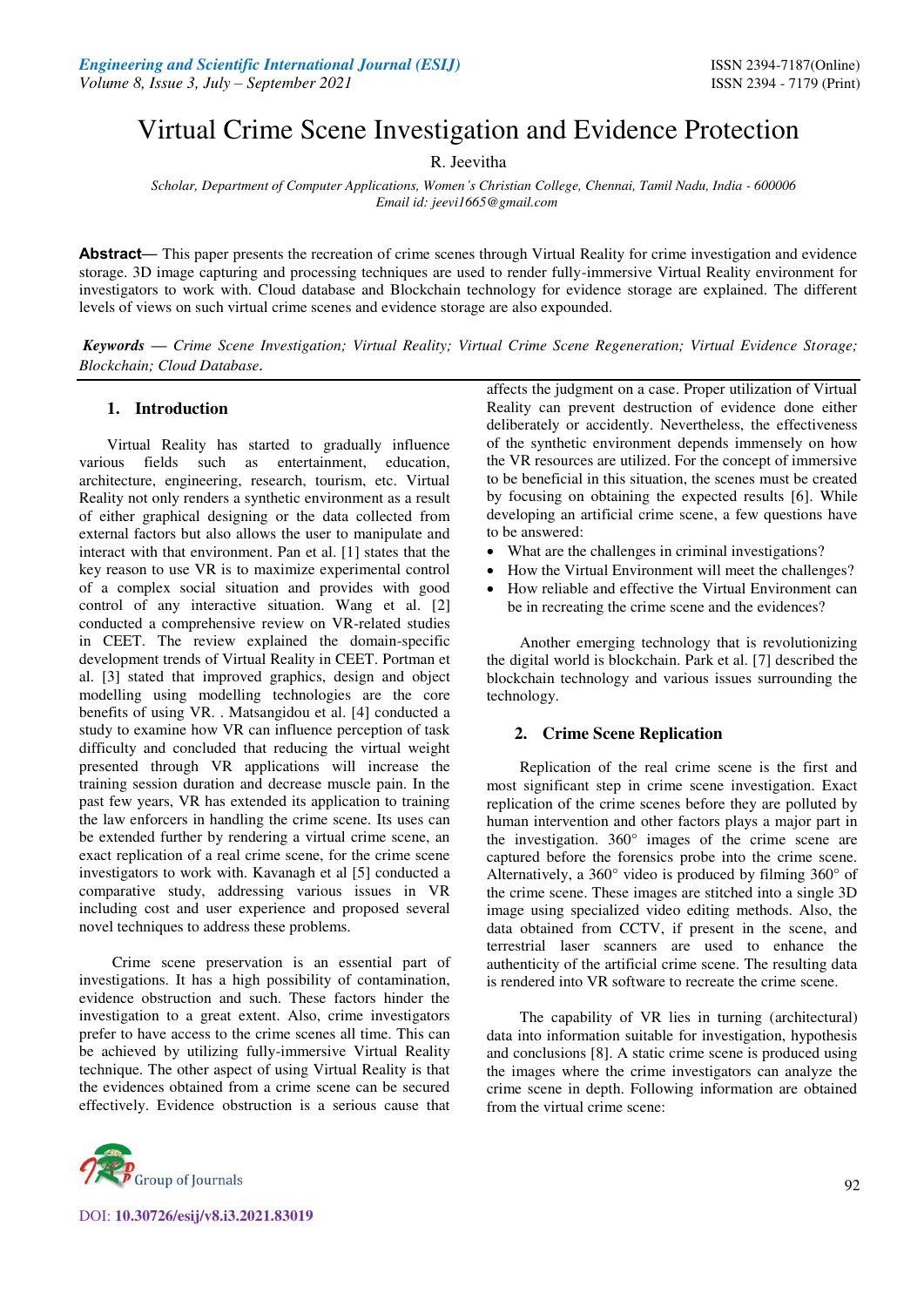- Biological evidence such as tissues, hair, etc.
- Study of the bloodstain pattern such as the angle of the blood splatter on the surface, impact splatter, satellite splatter and such.
- Ascertain if the body has been relocated after death.
- Determine if the crime has been deliberately committed or an accident.
- Evidences of tool or tool mark used in the crime.

 The other reason for reconstructing a crime scene is that the crime investigators are provided with a benefit of analyzing the crime scene at their own pace and accessing it whenever they want. Bornik et al. [9] proposed a novel computer-aided forensic toolbox to support documentation and illustration of forensic cases using heterogeneous data. With fully-immersive Virtual Reality and multimodal CAD imaging techniques, a virtual scenario of how the crime happened can be produced. Suppose a murder obscured as suicide by falling from a building. This method is applied to produce a virtual animation of the suicide taking place. The data collected from the real crime scene and the virtual reproduction of the event is compared. If any discrepancy between the data is noticed, the alleged suicide can be resolved as a murder.

#### **3. Virtual Evidence Storage**

 The idea is not only to render a virtual crime scene to work with but also to store the evidences related to the crime that, in real world, have the possibility to be eradicated. Evidences pertinent to the case are damaged when more people interact with the crime scene and other factors especially when the crime takes place in an open area. In some cases, the evidences are missed out when the crime scene is not properly handled. There exists another possibility which is evidence manipulation. The major reason for many cases being ruled out is insufficient evidence. Furthermore, Li et al. [10] addressed key privacy issues and proposed a concrete blockchain framework that includes evidence collection and court data.

 This can be averted by utilizing VR effectively. The virtual crime scene should be constructed in such a way that the objects present in it cannot be manipulated. Though the investigators are enabled to analyze the virtual crime scene, they will not be able to manipulate the objects present in the false environment. This prevents the evidences from being destroyed.

## **4. Virtual Reality Components in Crime Investigation**

 The recent development in VR field allows the programmers to manifest a virtual world which looks like the real world. Unreal 4 engine is a popular one among VR developers to replicate the real world. The crime



DOI: **10.30726/esij/v8.i3.2021.83019**

investigators do not necessarily have to be at the same place to access the virtual crime scene rather they can access it even when they are at different locations. After constructing the virtual crime scene, the users are supplied with required equipment such as Head Mount Display (HMD), touch controllers, sensors and headphones that enable them to interactive with the virtual environment.

#### **5. Evidence Storage And Security**

 Managing security in a distributed environment refers to data management, system integrity and cyberspace security [11]. Once the data is provided into VR, the data is stored into Cloud database to which only the investigators in charge of the case and higher officials are provided with the privilege to access the data. However the permission to manipulate the data is limited to only updating the data received from the investigation into the Cloud database. However, "Zero risk" is difficult to attain as the data security depends on the Cloud outsources and operators. Moreover, Cloud has been attracting the attention of attackers since it is a centralized data mine [12].

 Although, the Cloud database comes with its own data protection services to prevent the data from being hacked, Blockchain technology is collaborated with Cloud database to deter evidence manipulation. Zheng et al. [13] developed a blockchain technology called NutBaaS that helps the developers to explore on appropriate deployment of blockchain rather than bothering about maintenance and management of system. Consortium Blockchain is a digital, append-only ledger that allows only the authorized people to access it in order to append the data into the database and not in other operations [14]. The emerging service in Cloud, Blockchain-as-a-Service (BaaS) is utilized for this purpose. The public key to the data is provided to the relevant investigators and the Blockchain contains the private key. This way the data relevant to the case is prevented from manipulation or obstruction.

#### **6. Experiment and Analysis**

 A single 3D image was developed from the images obtained from a mock crime scene. The positions of the objects were adjusted based on the facts collected from terrestrial scanner and CCTV, and the image was fed into Unreal. First, a static crime scene was developed and stored that can be accessed later for analysis. Then, a 3D animated video was produced using CAD technique that provides virtual interaction between the injuries and weapons. The video described the impact of the bullet on the body, the pattern of bloodstain and the position of the body after fall. The video was edited accordingly such that the final result of the bloodstain and body position matched that of the actual crime scene. This helped in understanding the direction of the bullet and the position of the offender.